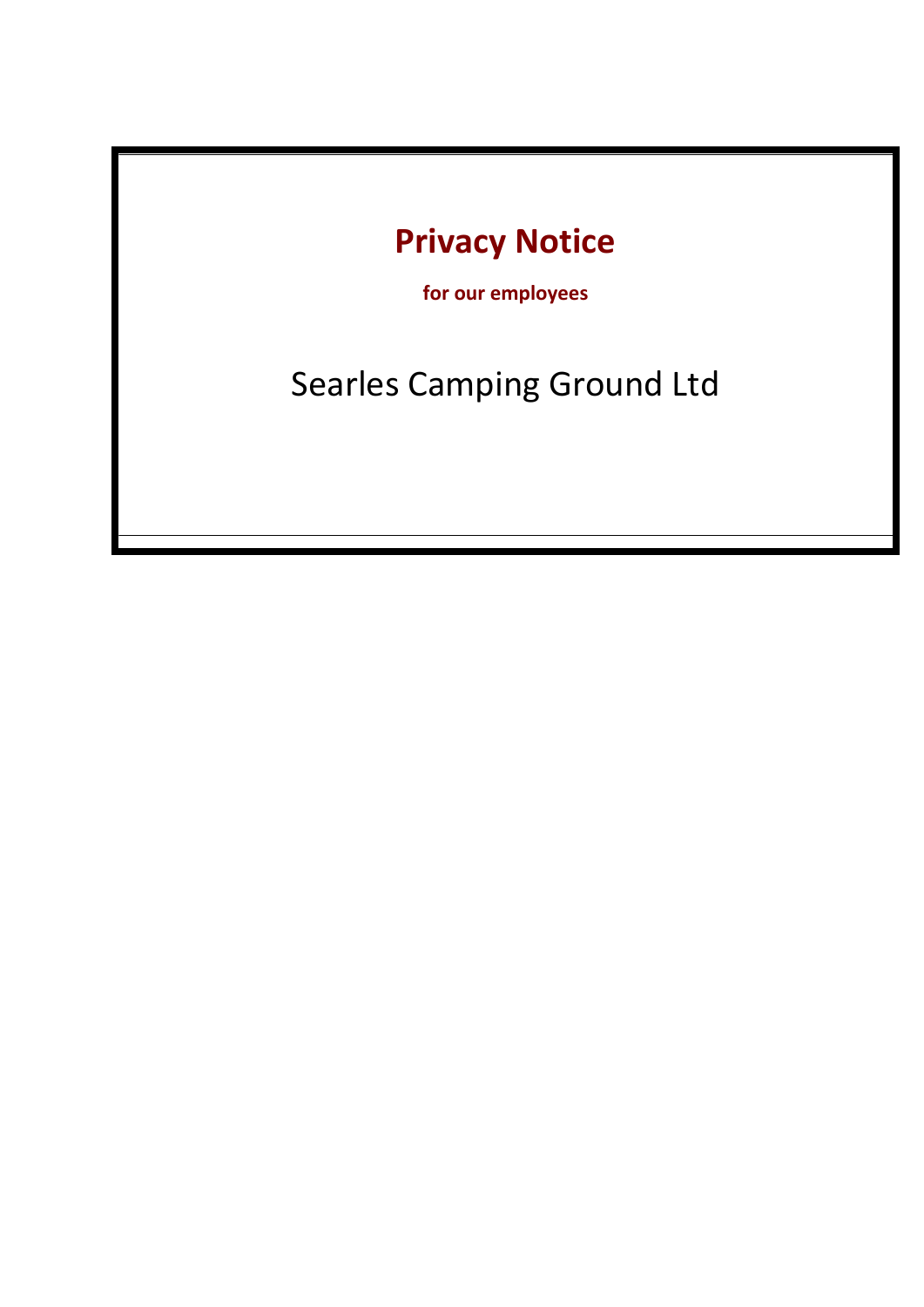# **INTRODUCTION**

Welcome to our privacy notice for current and former employees.

We respect your privacy and are committed to protecting your personal information, which we call "personal data". This privacy notice will tell you how we look after your personal data and about your privacy rights.

This notice does not form part of any contract. It supplements any other notices and is not intended to override them.

We have tried to be brief and clear. We are happy to provide any additional information or explanation.

| <b>Data Controller</b><br>(Park Owner)<br>(referred to as<br>"we/us/our") | <b>Searles Camping Ground Limited</b>                                                                                                                                                                                                     |                |  |
|---------------------------------------------------------------------------|-------------------------------------------------------------------------------------------------------------------------------------------------------------------------------------------------------------------------------------------|----------------|--|
| <b>Other group</b><br>companies:                                          | If the controller for your data will be another company in the group, we will tell<br>you this when you purchase a product or service with us.<br><b>Searles Leisure Resort</b><br><b>Heacham Manor Hotel</b><br><b>Searles Sea Tours</b> |                |  |
| Name or title of<br><b>Data Protection</b><br><b>Manager:</b>             | <b>Martin Gooderson</b>                                                                                                                                                                                                                   |                |  |
| <b>Address:</b>                                                           | <b>South Beach</b><br><b>Hunstanton</b><br><b>Norfolk</b><br><b>PE36 5BB</b>                                                                                                                                                              |                |  |
| <b>Telephone:</b>                                                         | 01485 534 211                                                                                                                                                                                                                             | <b>Mobile:</b> |  |
| <b>Email:</b>                                                             | mgooderson@searles.co.uk                                                                                                                                                                                                                  |                |  |

# **WHO WE ARE**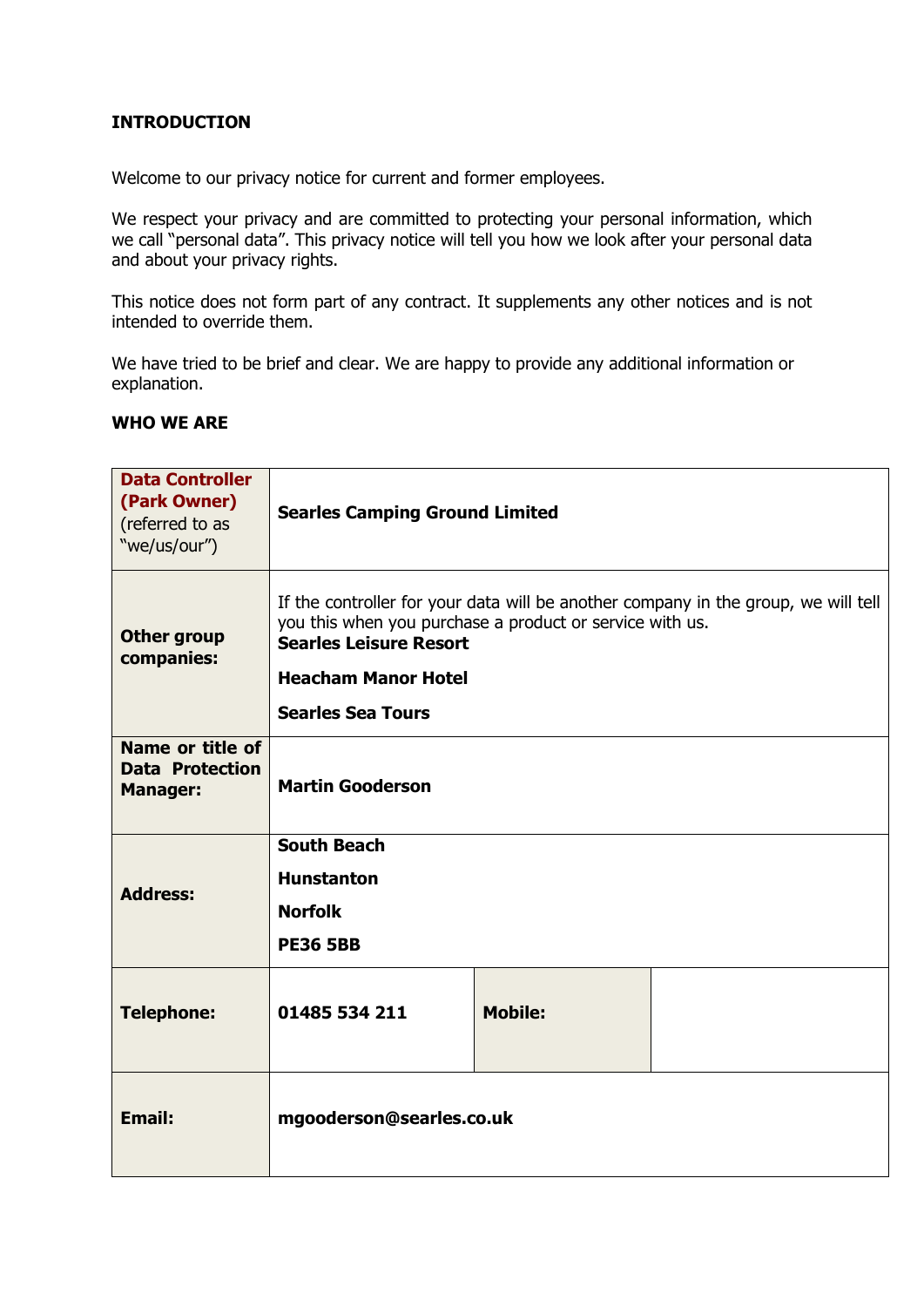## **CHANGES**

This version was last updated on [12/01/2022] and historic versions can be obtained by contacting us.

It is important that the personal data we hold about you is accurate and current. Please keep us informed of any changes.

## **HOW WE COLLECT YOUR PERSONAL DATA**

We collect personal data through application and recruitment processes, either directly from candidates or sometimes from an employment agency or background check provider. We may sometimes collect additional information from third parties.

We may also receive personal data about you from third parties and public sources, including:

| Who                                    | When                                                                                                                                           |
|----------------------------------------|------------------------------------------------------------------------------------------------------------------------------------------------|
| Former employers<br>and other referees | We may ask you for permission to take a reference from former<br>employers and other referees as a condition of a contract or offer to<br>you. |
| Credit reference<br>agencies           | We may make a credit reference check on our contractors.                                                                                       |

We will collect additional personal information in the course of job-related activities throughout the period of you working for us.

# **WHAT PERSONAL DATA DO WE COLLECT?**

| <b>Personal Data</b>                                                                                                   | <b>Yes</b> | No |
|------------------------------------------------------------------------------------------------------------------------|------------|----|
| Personal contact details such as name, title, addresses, telephone numbers and $\vert$ YES<br>personal email addresses |            |    |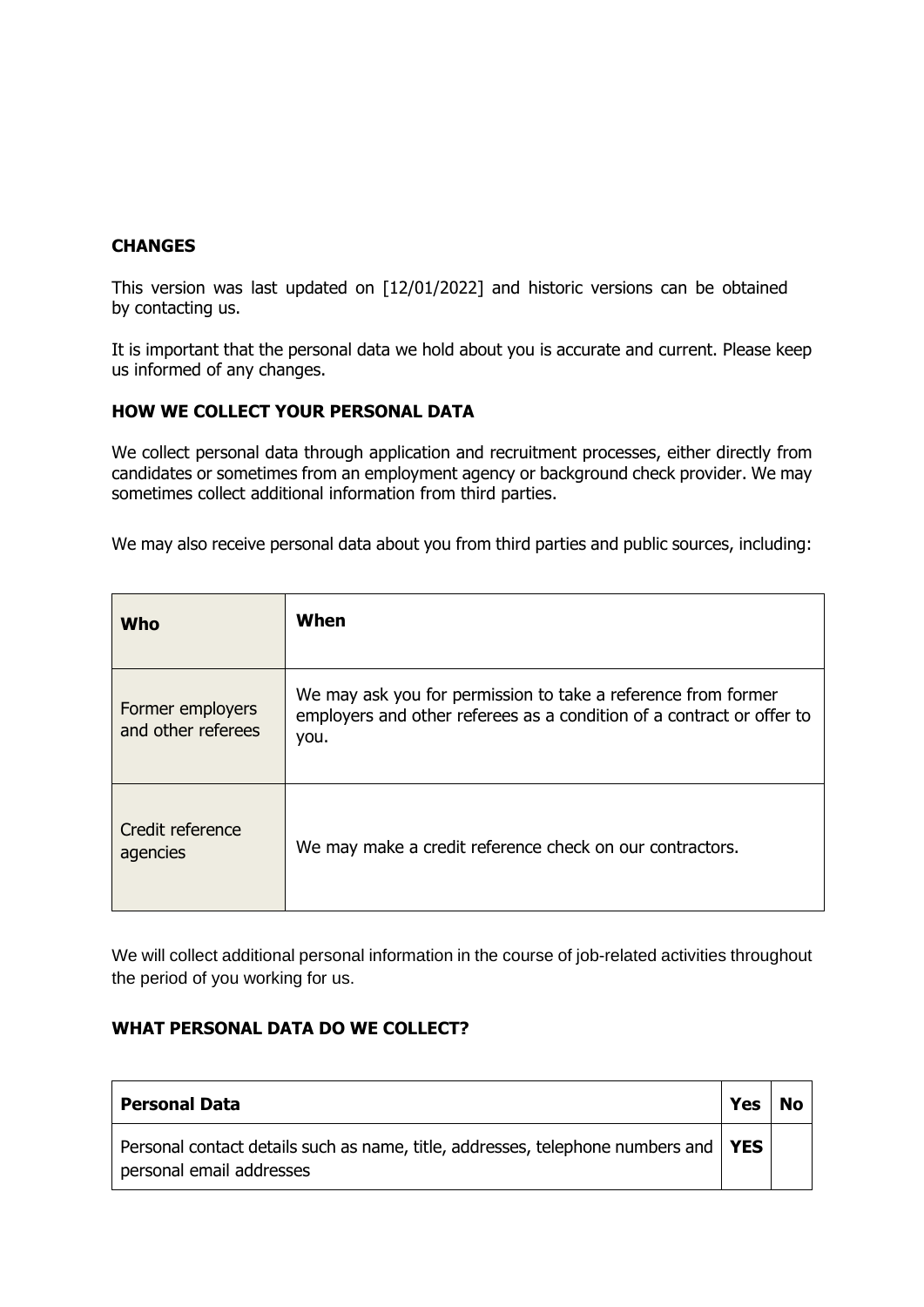| Date of birth                                                                                                                                                                          | <b>YES</b> |           |
|----------------------------------------------------------------------------------------------------------------------------------------------------------------------------------------|------------|-----------|
| Nationality                                                                                                                                                                            | <b>YES</b> |           |
| Gender                                                                                                                                                                                 | <b>YES</b> |           |
| Marital status                                                                                                                                                                         | <b>YES</b> |           |
| Next of kin, doctor, and emergency contact information                                                                                                                                 | <b>YES</b> |           |
| National Insurance Number                                                                                                                                                              | <b>YES</b> |           |
| Bank account details, payroll records and tax status information                                                                                                                       | <b>YES</b> |           |
| Pay, holiday and benefits information                                                                                                                                                  | <b>YES</b> |           |
| Start date                                                                                                                                                                             | <b>YES</b> |           |
| Location of employment or workplace                                                                                                                                                    | <b>YES</b> |           |
| Copy of driving licence                                                                                                                                                                | <b>YES</b> |           |
| Copy of Qualifications                                                                                                                                                                 | <b>YES</b> |           |
| Recruitment information including copies of right to work documentation,<br>references and other information included in a CV or cover letter or as part of<br>the application process | <b>YES</b> |           |
| Employment records including job titles, work history, training records and<br>professional memberships                                                                                | <b>YES</b> |           |
| History of pay and benefits received                                                                                                                                                   | <b>YES</b> |           |
| Performance information                                                                                                                                                                | <b>YES</b> |           |
| Disciplinary and grievance information                                                                                                                                                 | <b>YES</b> |           |
| CCTV footage and other information obtained through electronic means such<br>as swipecard records, where used                                                                          | <b>YES</b> |           |
| Information about your use of our information and communication systems                                                                                                                | <b>YES</b> |           |
| Photographs                                                                                                                                                                            | <b>YES</b> |           |
| <b>SENSITIVE PERSONAL DATA</b>                                                                                                                                                         | <b>Yes</b> | <b>No</b> |
| We may also collect, store and use the following categories of more<br>sensitive personal information                                                                                  |            |           |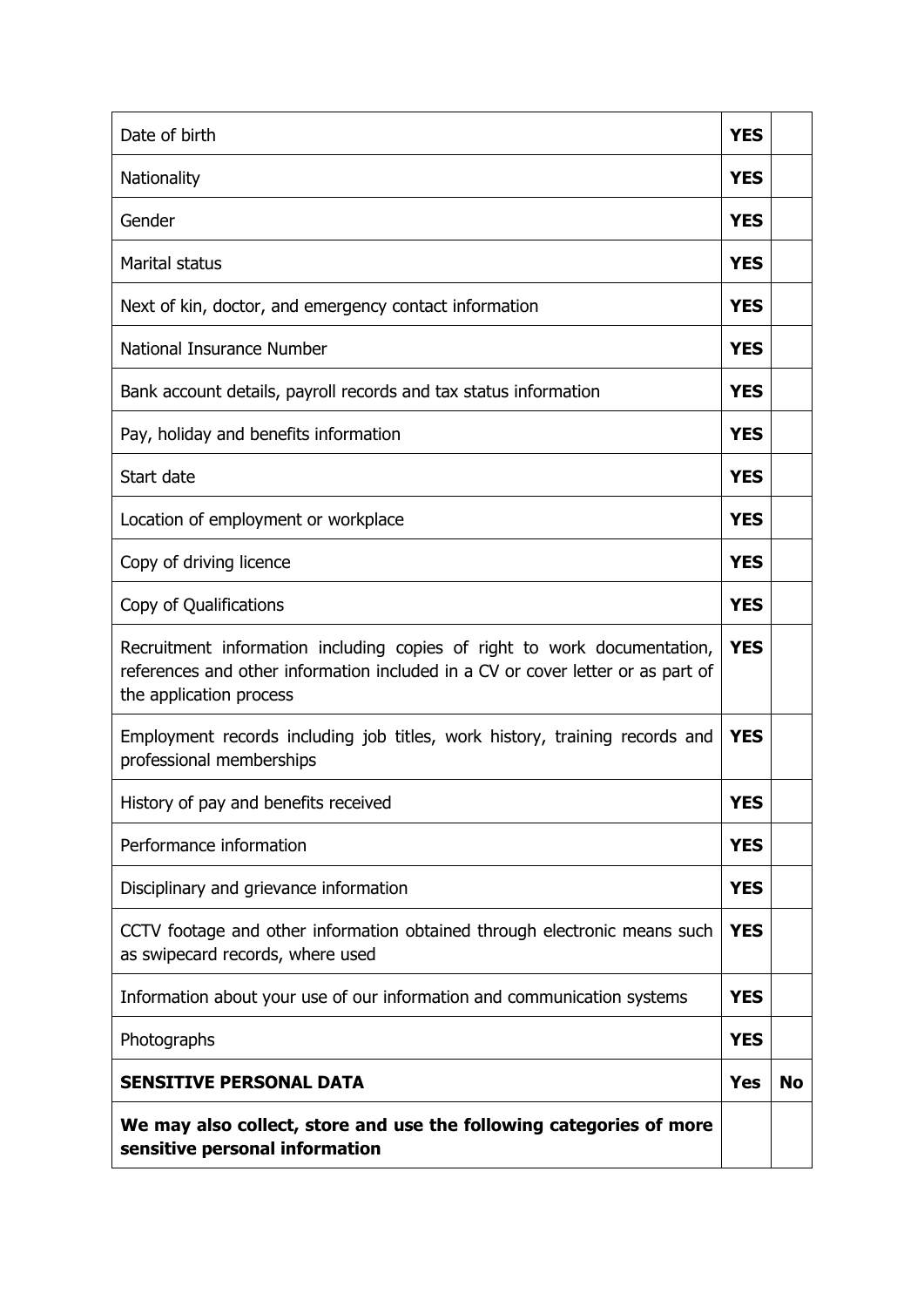| Information about your race or ethnicity, religious beliefs, sexual orientation<br>and political opinions                                                                                                                                                                 | <b>YES</b> |  |
|---------------------------------------------------------------------------------------------------------------------------------------------------------------------------------------------------------------------------------------------------------------------------|------------|--|
| Trade union membership                                                                                                                                                                                                                                                    | <b>YES</b> |  |
| Information about your health, including any medical condition, health and<br>sickness records                                                                                                                                                                            | <b>YES</b> |  |
| Genetic information and biometric data                                                                                                                                                                                                                                    | <b>YES</b> |  |
| Information about criminal convictions and offences. Where appropriate, we<br>will collect information about criminal convictions as part of the recruitment<br>process or we may be notified of such information directly by you in the course<br>of you working for us. |            |  |

## **HOW WE USE YOUR PERSONAL DATA**

We will only use your personal data when the law allows us to. In each case we may rely on three reasons to do so. These are:

- (a) The performance of a contract with you.
- (b) Because it is necessary to comply with a legal obligation.
- (c) Because it is necessary for our legitimate interests.

These three reasons for using your personal data overlap and there may more than one ground to justify our use of your personal information on any occasion.

| <b>Purpose/Activity</b>                                       | Lawful<br>basis for<br>processing<br>(see<br>above) | <b>Basis of legitimate</b><br>interest, where<br>applicable                                                             |
|---------------------------------------------------------------|-----------------------------------------------------|-------------------------------------------------------------------------------------------------------------------------|
| Making a decision about your appointment<br>or recruitment    | a, b & c                                            | appoint and retain<br>To<br>people who are able to help<br>us develop and grow our<br>business. To treat you<br>fairly. |
| Deciding the terms on which you work for us                   | a, b & c                                            | To appoint and retain<br>people who are able to help<br>us develop and grow our<br>business. To treat you<br>fairly.    |
| Checking you are legally entitled to work in<br>the UK        | a, b & c                                            | appoint and retain<br>To<br>people who are legally<br>entitled to work in the UK.                                       |
| Paying you and deducting any tax or national<br>insurance due | a, $b & c$                                          | To comply with the law.                                                                                                 |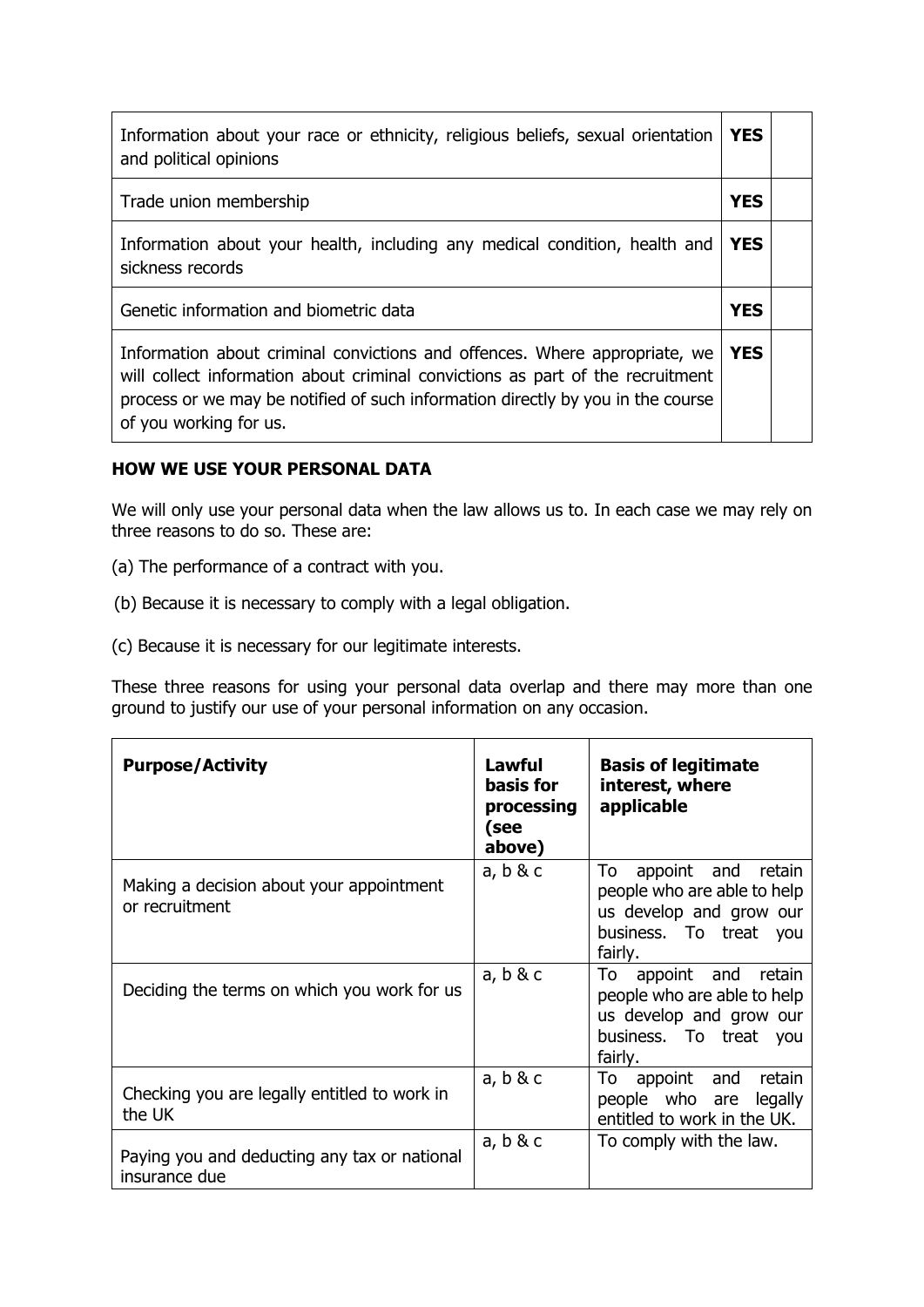| Administering our contract                                                             | a, b & c | To retain people who are<br>able to help us develop and<br>grow our business. To treat<br>you fairly. To ensure that<br>you meet your obligations<br>to us and that we are able<br>to address any situation in<br>which you do not.                                                    |
|----------------------------------------------------------------------------------------|----------|----------------------------------------------------------------------------------------------------------------------------------------------------------------------------------------------------------------------------------------------------------------------------------------|
| Business management and planning<br>including accounting and auditing                  | C        | To help us develop and<br>grow our business.                                                                                                                                                                                                                                           |
| Managing performance including carrying<br>out performance reviews and setting targets | a, b & c | To retain people who are<br>able to help us develop and<br>grow our business, To treat<br>you fairly. To ensure that<br>you meet your obligations<br>to us and that we are able<br>to address any situation in<br>which you do not.                                                    |
| Making decisions about pay reviews and<br>other benefits.                              | a, b & c | To retain people who are<br>able to help us develop and<br>grow our business. To treat<br>you fairly.                                                                                                                                                                                  |
| Assessing qualifications for a job or task<br>including decisions about promotion      | a, b & c | appoint<br>To<br>retain<br>and<br>people who are able to help<br>us develop and grow our<br>business. To treat you<br>fairly.                                                                                                                                                          |
| Gathering evidence for possible grievance or<br>disciplinary hearings                  | a, b & c | To retain people who are<br>able to help us develop and<br>grow our business. To treat<br>you fairly. To ensure that<br>and<br>work<br>your<br>you<br>colleagues meet<br>your<br>obligations to us and that<br>we are able to address any<br>situation in which you or<br>they do not. |
| Making decisions about your continued<br>employment or engagement                      | a, b & c | To ensure that that we<br>retain people who are able<br>to help us develop and<br>grow our business. To treat<br>you fairly. To ensure that<br>you meet your obligations<br>to us and that we are able<br>to address any situation in<br>which you do not.                             |
| Education, training and development<br>requirements                                    | a, b & c | To ensure that that we<br>equip you to<br>help<br><b>US</b><br>develop<br>and grow<br>our<br>business.                                                                                                                                                                                 |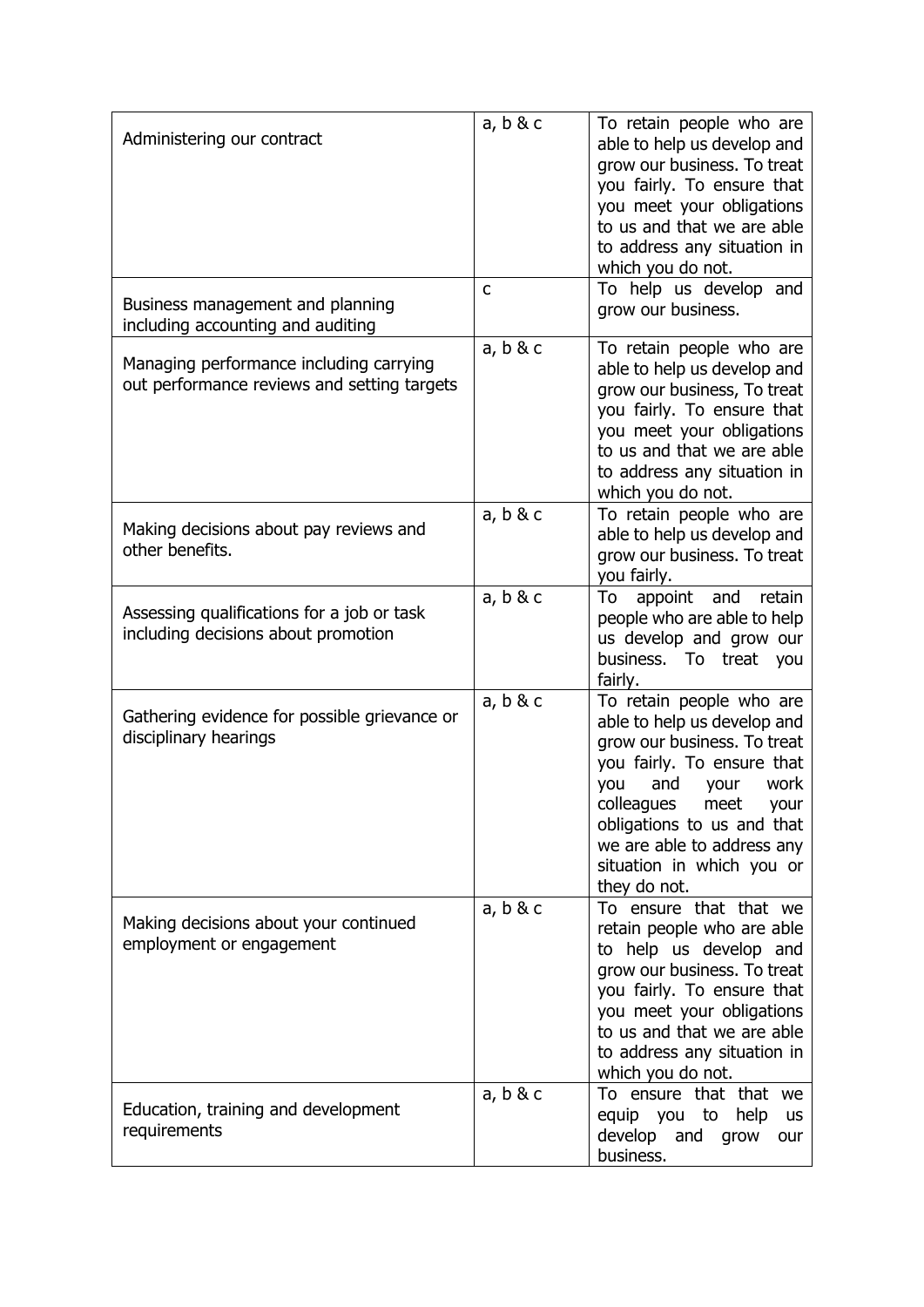| Dealing with legal disputes involving you or<br>others connected to our business, including<br>accidents at work                                                                                      | b & c        | To protect our legitimate<br>interests and those of<br>others in legal disputes.                                                                                                                                                                         |
|-------------------------------------------------------------------------------------------------------------------------------------------------------------------------------------------------------|--------------|----------------------------------------------------------------------------------------------------------------------------------------------------------------------------------------------------------------------------------------------------------|
| Ascertaining your fitness to work                                                                                                                                                                     | a, b & c     | appoint and<br>To<br>retain<br>people who are able to help<br>us develop and grow our<br>business. To treat you<br>fairly. To ensure that you<br>meet your obligations to us<br>and that we are able to<br>address any situation in<br>which you do not. |
| Managing sickness absence                                                                                                                                                                             | a, b & c     | To appoint and<br>retain<br>people who are able to help<br>us develop and grow our<br>business. To treat you<br>fairly. To ensure that you<br>meet your obligations to us<br>and that we are able to<br>address any situation in<br>which you do not.    |
| Complying with health and safety obligations                                                                                                                                                          | a, b & c     | To keep you and your<br>colleagues healthy and safe<br>at work.                                                                                                                                                                                          |
| To prevent fraud                                                                                                                                                                                      | a, b & c     | To prevent fraud and to<br>take appropriate action if it<br>takes<br>place, including<br>action<br>against<br>anyone<br>responsible.                                                                                                                     |
| To monitor your use of our information and<br>communication systems to ensure<br>compliance with our IT policies                                                                                      | a, b & c     | To ensure that you meet<br>your obligations to us and<br>that we are able to address<br>any situation in which you<br>do not. To ensure that we<br>comply with the law.                                                                                  |
| To ensure network and information security,<br>including preventing unauthorised access to<br>our computer and electronic<br>communications systems and preventing<br>malicious software distribution | a, b & c     | To keep out network and<br>information secure and to<br>take appropriate action if it<br>breached,<br>including<br><b>is</b><br>against<br>action<br>anyone<br>responsible.                                                                              |
| To conduct data analytics studies to review<br>and better understand employee retention<br>and attrition rates                                                                                        | $\mathsf{C}$ | To retain people who are<br>able to help us develop and<br>grow our business.                                                                                                                                                                            |
| Equal employee monitoring                                                                                                                                                                             | a, b & c     | To<br>meaningful<br>ensure<br>opportunity<br>equal<br>monitoring and reporting.                                                                                                                                                                          |
| Providing the benefits to you which are listed                                                                                                                                                        | a, b & c     | appoint and<br>To<br>retain<br>people who are able to help                                                                                                                                                                                               |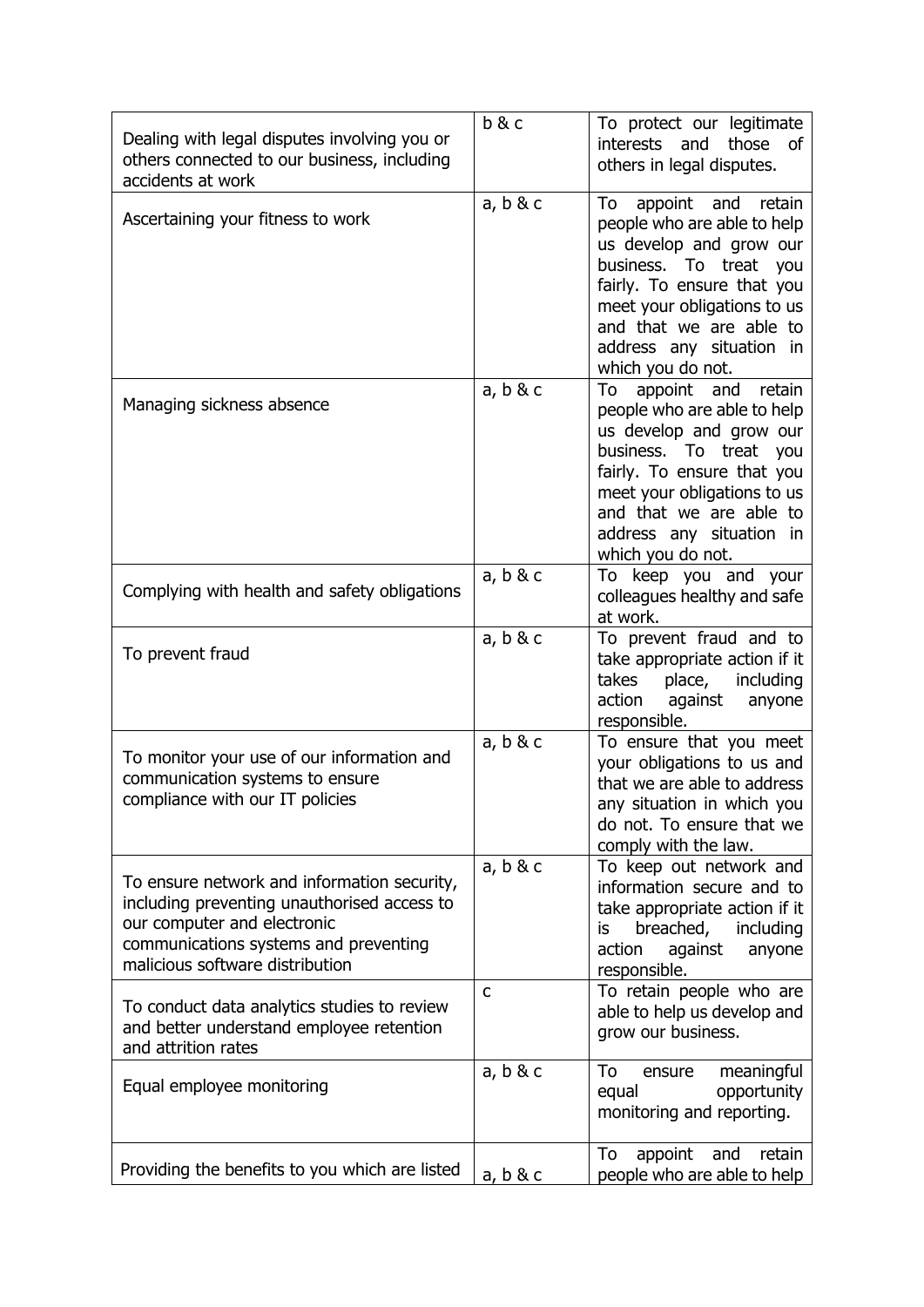| below | us develop and grow our<br>business. To meet our<br>obligations to you. |
|-------|-------------------------------------------------------------------------|
|       |                                                                         |

| Relevant benefits | Administration of Company Pension                                                      |
|-------------------|----------------------------------------------------------------------------------------|
|                   | Communication of any ad hoc offers/discounts                                           |
|                   | Administration of any staff booking                                                    |
|                   | Administration of the Company Training Portal                                          |
|                   | Administration of the Staff Referral Scheme                                            |
|                   | Administration of any staff gym/golf or other memberships                              |
|                   | Administration of any Company Vehicles, Medical Insurance or<br>Mobile Phone Contracts |
|                   |                                                                                        |

## **HOW WE USE YOUR SENSITIVE PERSONAL DATA**

| Sensitive personal data                                                                                      | Lawful<br>basis for<br>processing | Any other basis of legitimate<br>interest, where applicable                                                                                                                                                                                                          |
|--------------------------------------------------------------------------------------------------------------|-----------------------------------|----------------------------------------------------------------------------------------------------------------------------------------------------------------------------------------------------------------------------------------------------------------------|
| Information relating to absence,<br>which may include sickness<br>absence or family related leave            | a, b & c                          | To comply with employment or<br>other laws. To ensure your health<br>and safety in the workplace and to<br>assess your fitness to work, to<br>provide appropriate workplace<br>adjustments, to monitor and<br>manage sickness absence and to<br>administer benefits. |
| Information about your physical or<br>mental health or disability                                            | a, b & c                          | To ensure your health and safety in<br>the workplace and to assess your<br>fitness to work, to provide<br>appropriate workplace adjustments,<br>to monitor and manage sickness<br>absence and to administer benefits                                                 |
| Information about your race or<br>ethnicity, religious beliefs, sexual<br>orientation and political opinions | a, b & c                          | To ensure meaningful equal<br>opportunity monitoring and<br>reporting.                                                                                                                                                                                               |
| Trade union membership<br>information                                                                        | a, b & c                          | To comply with employment law<br>obligations.                                                                                                                                                                                                                        |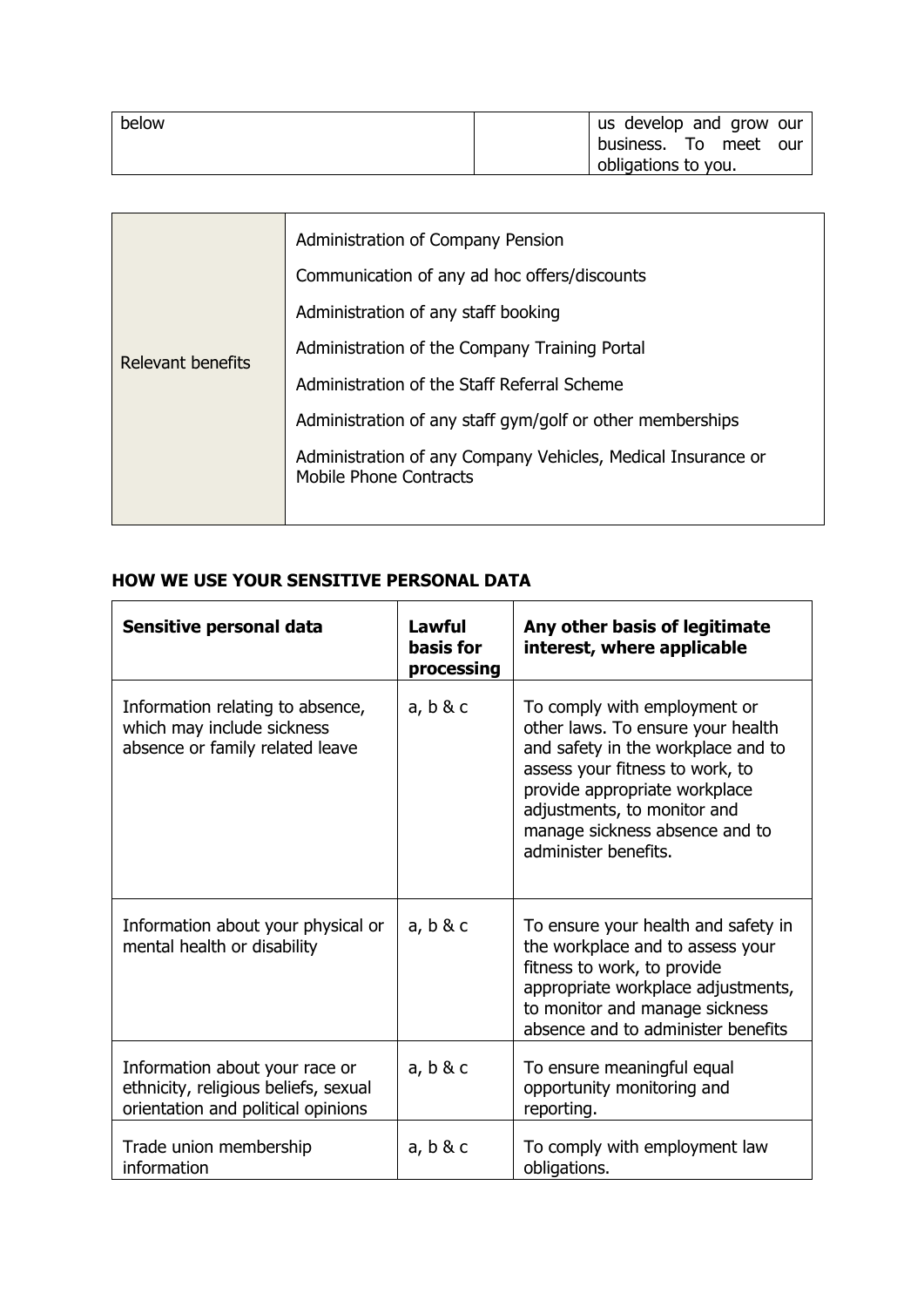| Information about criminal<br>convictions and offences | a, b & c | To help us make a fair decision about<br>your appointment or recruitment or<br>about your continued employment or<br>engagement, where the information<br>is relevant.                           |
|--------------------------------------------------------|----------|--------------------------------------------------------------------------------------------------------------------------------------------------------------------------------------------------|
|                                                        |          | Where it is necessary in relation to<br>legal claims.                                                                                                                                            |
|                                                        |          | Where it is necessary to protect your<br>interests (or someone else's interests)<br>and you are not capable of giving<br>your consent, or where you have<br>already made the information public. |

We do not need your consent to use your sensitive personal data in these ways. However, in limited circumstances, we may approach you for your written consent to allow us to process certain particularly sensitive data. If we do so, we will provide you with full details of the information that we would like and the reason we need it, so that you can carefully consider whether you wish to consent. You should be aware that it is not a condition of your contract with us that you agree to any request for consent from us.

# **CHANGE OF PURPOSE**

Please note that we may process your personal data without your knowledge or consent where this is required or permitted by law.

However, if we need to use your personal data for a new purpose and the law allows us to do so, we will notify you and explain the legal basis for our actions.

# **IF YOU FAIL TO PROVIDE PERSONAL DATA**

If you fail to provide certain information when requested, we may not be able to perform the contract we have entered into with you (such as paying you or providing a benefit), or we may be prevented from complying with our legal obligations (such as to ensure the health and safety of our workers).

# **DISCLOSURES OF YOUR PERSONAL DATA**

We may share your personal data with third parties to help us run our business or carry out our obligations to you:

| <b>Name</b><br>Lawful basis for processing including basis<br><b>Names of</b> |  |
|-------------------------------------------------------------------------------|--|
|-------------------------------------------------------------------------------|--|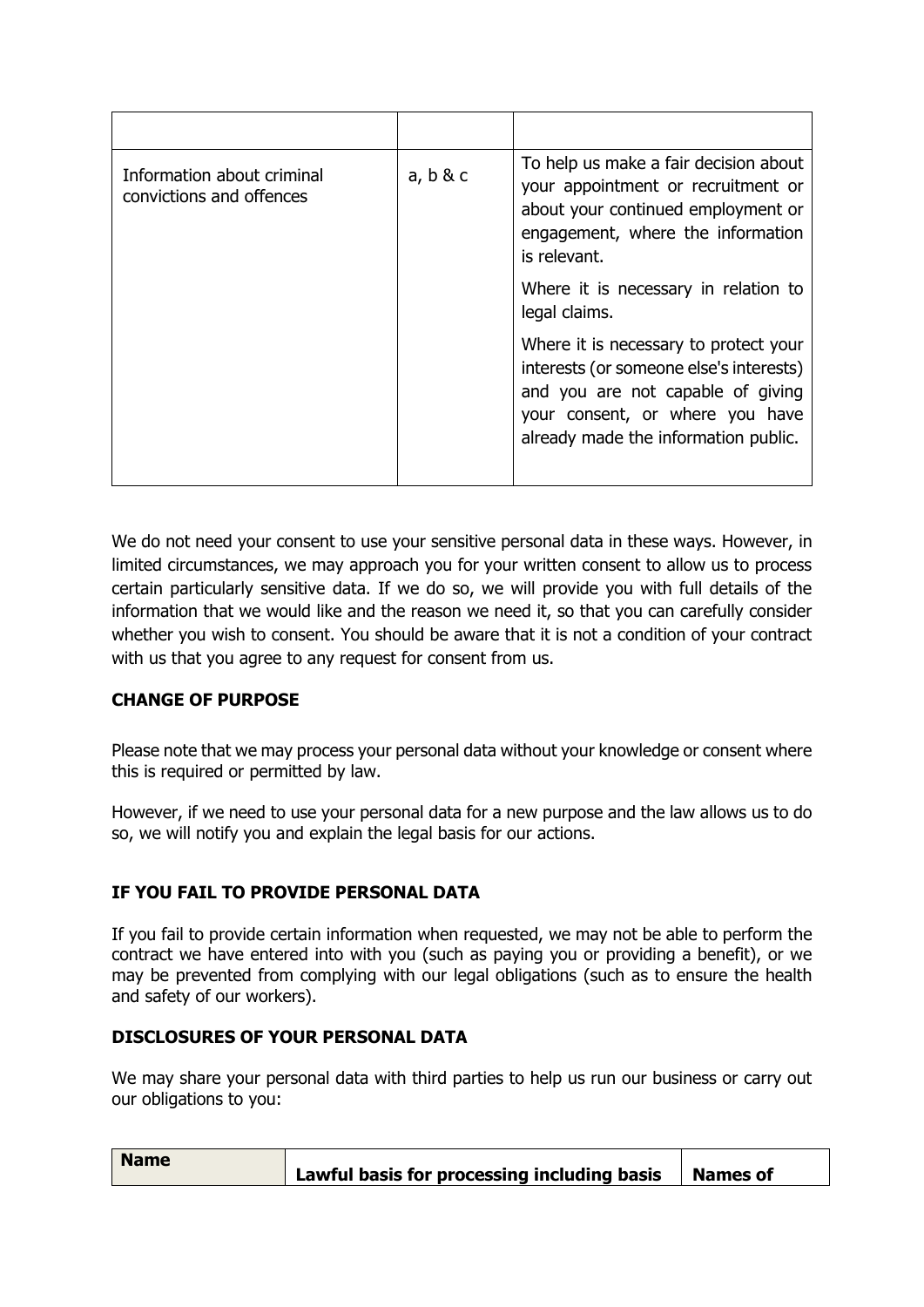|                                                                                          | of legitimate interest                                                                                                         | third parties,<br>where<br>relevant                                                      |
|------------------------------------------------------------------------------------------|--------------------------------------------------------------------------------------------------------------------------------|------------------------------------------------------------------------------------------|
| Other companies in<br>our group                                                          | Performance of a contract with you                                                                                             | Searles Leisure<br>Resort                                                                |
|                                                                                          | Necessary for our legitimate interests (performing<br>the contract).                                                           | <b>Heacham Manor</b><br>Hotel                                                            |
|                                                                                          |                                                                                                                                | Searles Sea<br><b>Tours</b>                                                              |
|                                                                                          | Performance of a contract with you                                                                                             | MS Office 365                                                                            |
|                                                                                          | Necessary for our legitimate interests (performing<br>the contract, using your data as we have described<br>in this notice).   | Advantage<br><b>Technologies</b>                                                         |
|                                                                                          |                                                                                                                                | Barsbank -<br><b>Tower System</b>                                                        |
|                                                                                          |                                                                                                                                | <b>Hikvision Barrier</b><br><b>Access Control</b><br>System                              |
| Service providers for                                                                    |                                                                                                                                | <b>Access</b>                                                                            |
| IT and system<br>administration                                                          |                                                                                                                                | <b>Skillsoft</b>                                                                         |
|                                                                                          |                                                                                                                                | Indeed                                                                                   |
| Payroll                                                                                  |                                                                                                                                | Find a Job                                                                               |
| Pension<br>Other employment                                                              |                                                                                                                                | <b>ADT Fire</b><br>Protection                                                            |
| benefits                                                                                 |                                                                                                                                | <b>Broadlands</b><br>Security                                                            |
|                                                                                          |                                                                                                                                | <b>Virtual Cabinet</b><br>Portal                                                         |
|                                                                                          |                                                                                                                                | Sage                                                                                     |
|                                                                                          |                                                                                                                                | Stephenson<br>Smart                                                                      |
|                                                                                          |                                                                                                                                | <b>Nest Pension</b>                                                                      |
|                                                                                          |                                                                                                                                | Aegon                                                                                    |
| Our professional<br>advisers including<br>lawyers, bankers,<br>auditors and<br>insurers. | Necessary for our legitimate interests (complying<br>with our legal obligations, helping us develop and<br>grow our business). | Stephenson<br>Smart<br>Marlow Gardner<br>& Cooke<br>Kenneth<br><b>Bush</b><br>Solicitors |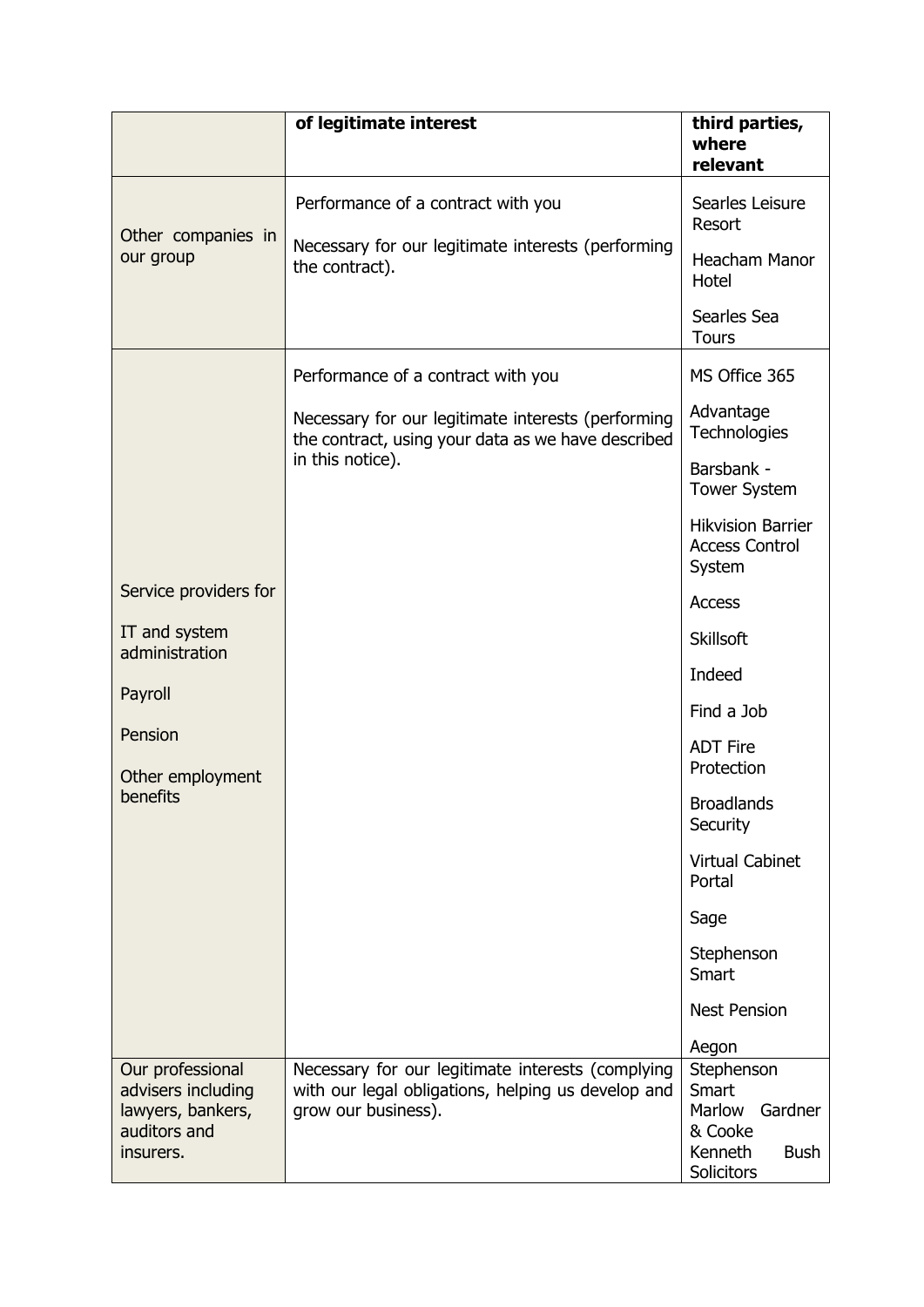|                         |                                                                                   | <b>Tozers Solicitors</b>                |
|-------------------------|-----------------------------------------------------------------------------------|-----------------------------------------|
| <b>HM Revenue &amp;</b> | Necessary for our legitimate interests (complying<br>with our legal obligations). | Where required<br><b>HMRC</b>           |
| Customs, regulators     |                                                                                   | Borough Council                         |
| and other               |                                                                                   | Kings<br>Lynn<br>οf<br>and West Norfolk |
| authorities             |                                                                                   |                                         |
|                         |                                                                                   |                                         |

We may also share your personal data with any third parties to whom we may choose to sell, transfer, or merge parts of our business or our assets. Alternatively, we may seek to acquire other businesses or merge with them. If a change happens to our business, then the new owners may use your personal data in the same way as set out in this privacy notice.

We require all third parties to respect the security of your personal data and to treat it in accordance with the law. We do not allow our third-party service providers to use your personal data for their own purposes and only permit them to process your personal data for specified purposes and in accordance with our instructions.

## **INTERNATIONAL TRANSFERS**

We do not transfer your data outside the European Economic Area.

# **AUTOMATED DECISION MAKING**

Automated decision-making takes place when an electronic system uses personal information to make a decision without human intervention. We do not envisage that any decisions will be taken about you using automated means. We will notify you in writing if this position changes.

# **DATA SECURITY**

We have put in place appropriate security measures to prevent your personal data from being accidentally lost, used or accessed in an unauthorised way, altered or disclosed. In addition, we limit access to your personal data to those employees, agents, contractors and other third parties who have a business need to know. They will only process your personal data on our instructions and they are subject to a duty of confidentiality.

We have put in place procedures to deal with any suspected personal data breach and will notify you and any applicable regulator of a breach where we are legally required to do so.

#### **HOW LONG WILL WE USE YOUR PERSONAL DATA FOR?**

We will only retain your personal data for as long as necessary to fulfil the purposes we collected it for, including for the purposes of satisfying any legal, accounting, or reporting requirements.

To determine the appropriate retention period for personal data, we consider the amount, nature, and sensitivity of the personal data, the potential risk of harm from unauthorised use or disclosure of your personal data, the purposes for which we process your personal data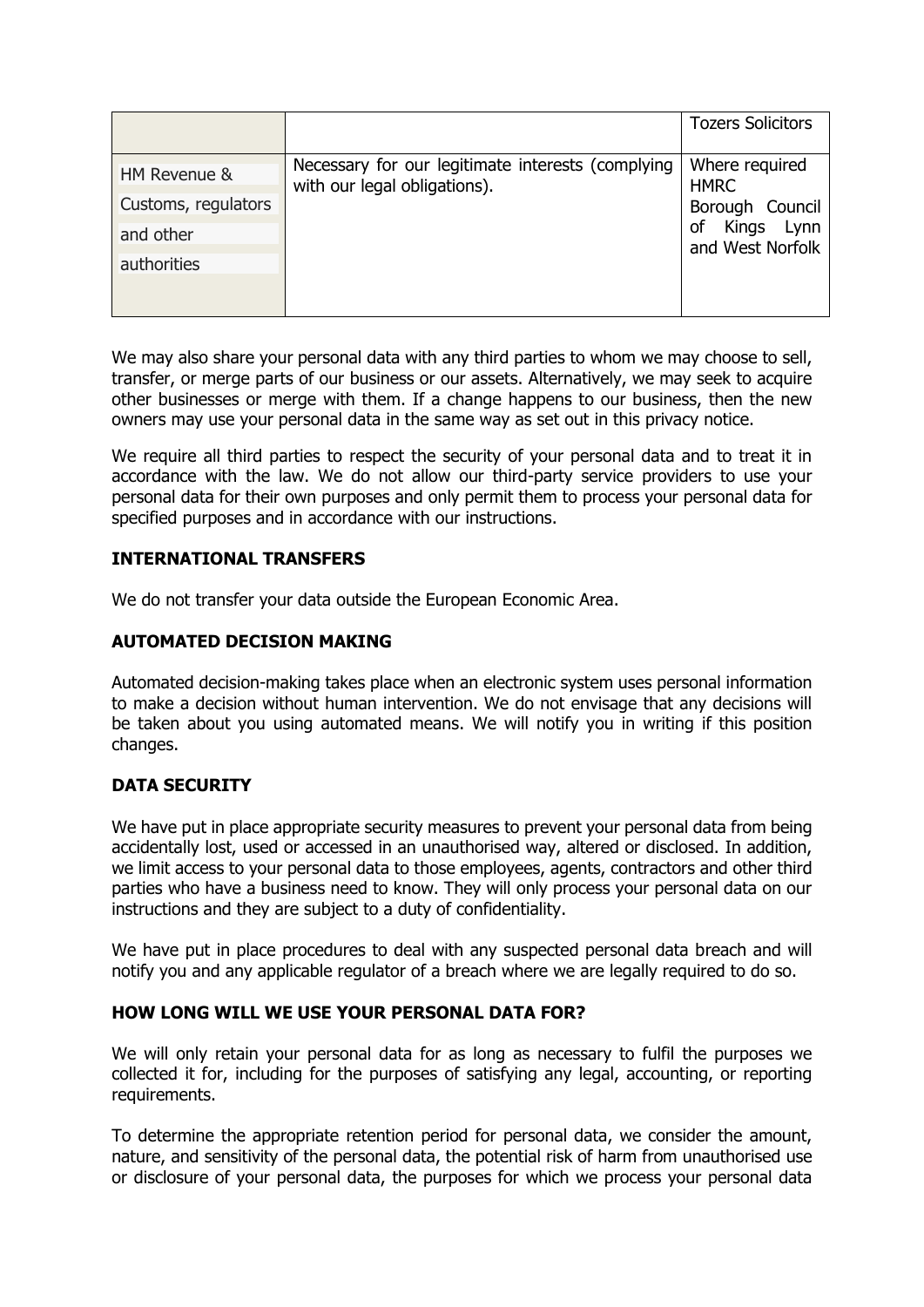and whether we can achieve those purposes through other means, and the applicable legal requirements.

You can ask us about the retention periods for different aspects of your personal data by contacting our DPM.

In some circumstances we may anonymise your personal data (so that it can no longer be associated with you) for research or statistical purposes in which case we may use this information indefinitely without further notice to you.

#### **YOUR LEGAL RIGHTS**

You have the right to:

 **Request access** to your personal data (commonly known as a "data subject access request"). This enables you to receive a copy of the personal data we hold about you and to check that we are lawfully processing it.

**Request correction** of the personal data that we hold about you. This enables you to have any incomplete or inaccurate data we hold about you corrected, though we may need to verify the accuracy of the new data you provide to us.

 **Request erasure** of your personal data. This enables you to ask us to delete or remove personal data where there is no good reason for us continuing to process it. You also have the right to ask us to delete or remove your personal data where you have successfully exercised your right to object to processing (see below), where we may have processed your information unlawfully or where we are required to erase your personal data to comply with local law. Note, however, that we may not always be able to comply with your request of erasure for specific legal reasons which will be notified to you, if applicable, at the time of your request.

**Object to processing** of your personal data where we are relying on a legitimate interest (or those of a third party) and there is something about your particular situation which makes you want to object to processing on this ground as you feel it impacts on your fundamental rights and freedoms. You also have the right to object where we are processing your personal data for direct marketing purposes. In some cases, we may demonstrate that we have compelling legitimate grounds to process your information which override your rights and freedoms.

**Request restriction of processing** of your personal data. This enables you to ask us to suspend the processing of your personal data in the following scenarios: (a) if you want us to establish the data's accuracy; (b) where our use of the data is unlawful but you do not want us to erase it; (c) where you need us to hold the data even if we no longer require it as you need it to establish, exercise or defend legal claims; or (d) you have objected to our use of your data but we need to verify whether we have overriding legitimate grounds to use it.

**Request the transfer** of your personal data to you or to a third party. We will provide to you, or a third party you have chosen, your personal data in a structured, commonly used, machine-readable format. Note that this right only applies to automated information which you initially provided consent for us to use or where we used the information to perform a contract with you.